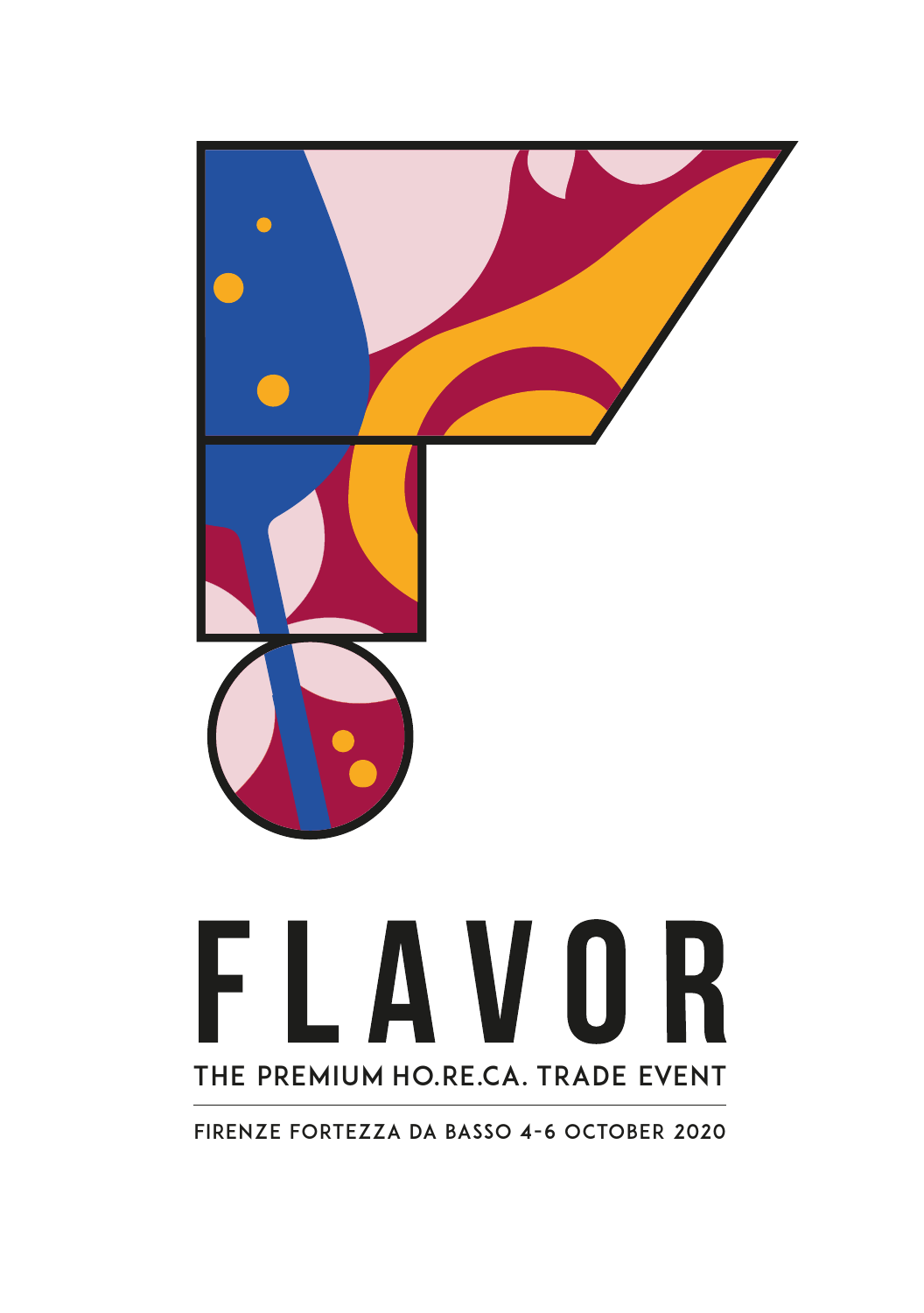## 4-6 OCTOBER 2020 the premium ho.re.ca. trade event FIRENZE FORTEZZA DA BASSO



A PROJECT BY



PITTI IMMAGINE

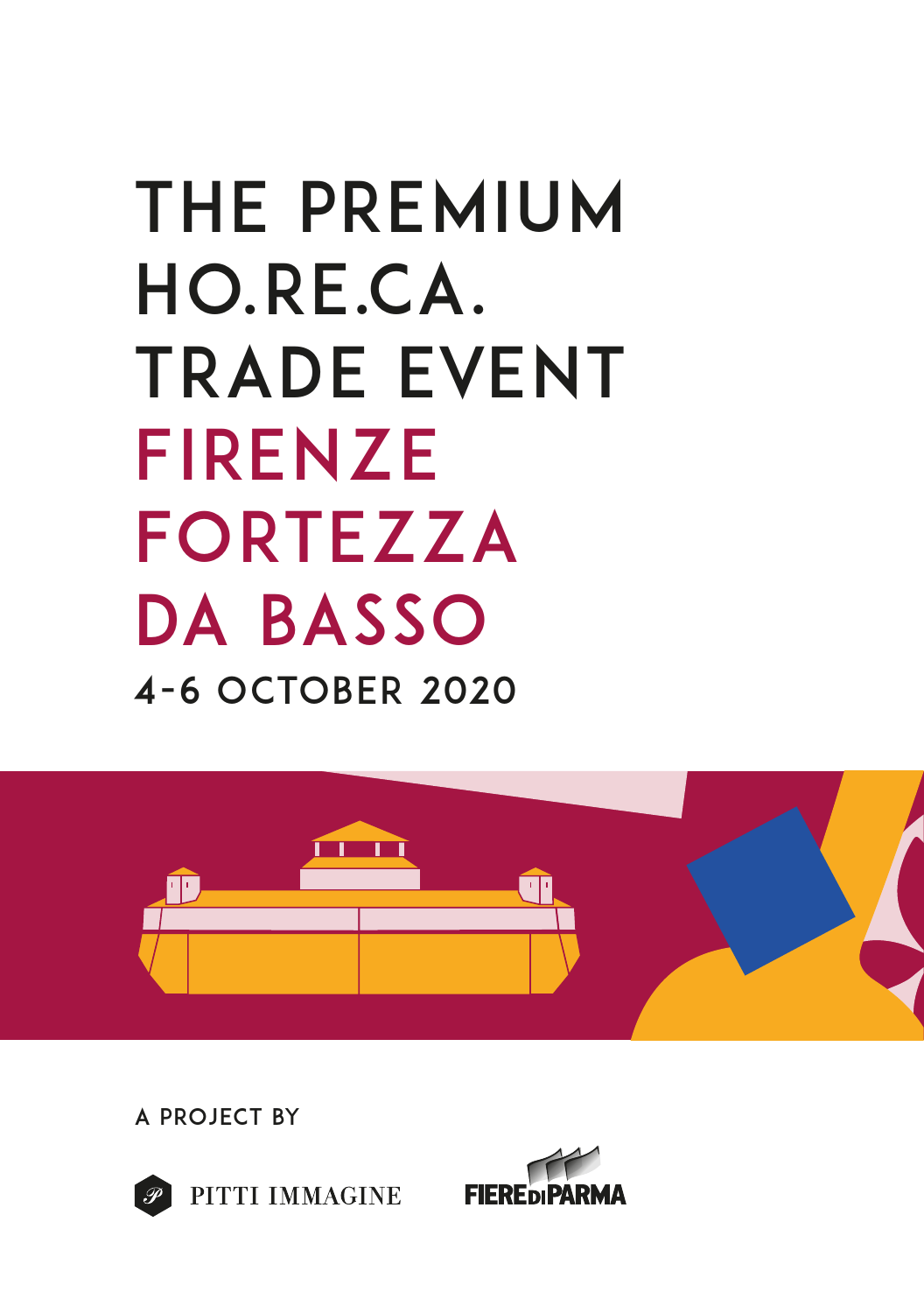# **FLAVOR**

#### PREMIUM TARGET & HIGH **QUALITY**

lavor sarà rivolto a un pubblico di professionisti che operano nel settore "out of home" di alta gamma, offrirà un aggiornamento indispensabile sui nuovi trend globali presentando una selezione accurata di brand e aziende che - dal food al lifestyle, dai servizi alle nuove tecnologie - puntano a soddisfare un segmento di mercato strategico per il business. F

*Flavor will be aimed at a public of industry professionals working in the high-end "out of home" industry, offering essential updates on new global trends through an accurate selection of brands and firms which – from food to lifestyle, and from services to new technologies – are looking to satisfy a strategic market segment for business.* 

Flavor avrà un format inedito e creativo per una nicchia di interlocutori che d'ora in poi potrà riconoscersi nello stile e nelle proposte del salone: operatori specializzati nella produzione e distribuzione del canale Ho.re.ca, chef, uffici procurement delle grandi catene alberghiere, della ristorazione e del settore crocieristico, ma anche catering, concept store, spazi di coworking, food delivery, dark kitchen e altro ancora.

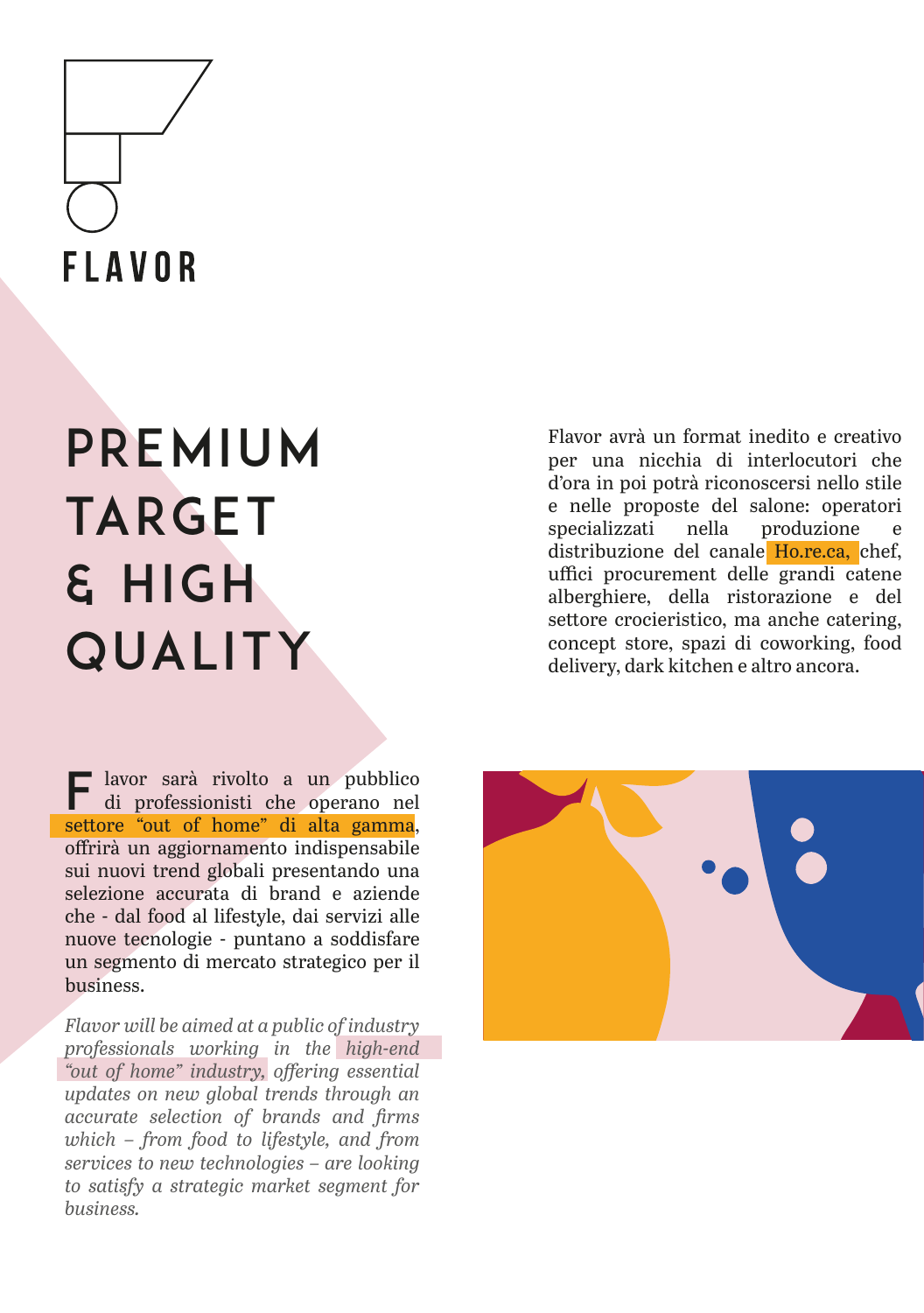### a NEW CREATIVE FORMAT FOR EXHIBITORS

#### BREAK & BREAKFAST / LUNCH & DINNER / APPETIZER & AFTER

*Flavor will have a unique and creative format for a niche of players who will immediately recognize themselves in the style and proposals of the show: specialized professionals in the Ho.re.ca distribution and production channels, chefs, procurement offices from leading chains of hotels, restaurants, and the cruise industry, but also catering, concept stores, co-working spaces, food delivery, dark kitchens and many others.* 

Il layout espositivo, curato dalla designer Paola Navone, rivoluzionerà gli schemi tradizionali degli allestimenti fieristici per sottolineare le specificità dei singoli espositori e per orientare in maniera chiara i percorsi di visita.

Gli spazi della Fortezza da Basso saranno suddivisi in eleganti "Food court" con tre distinte aree tematiche per momenti di consumo: Break & Breakfast, Lunch & Dinner, Appetizer & After.

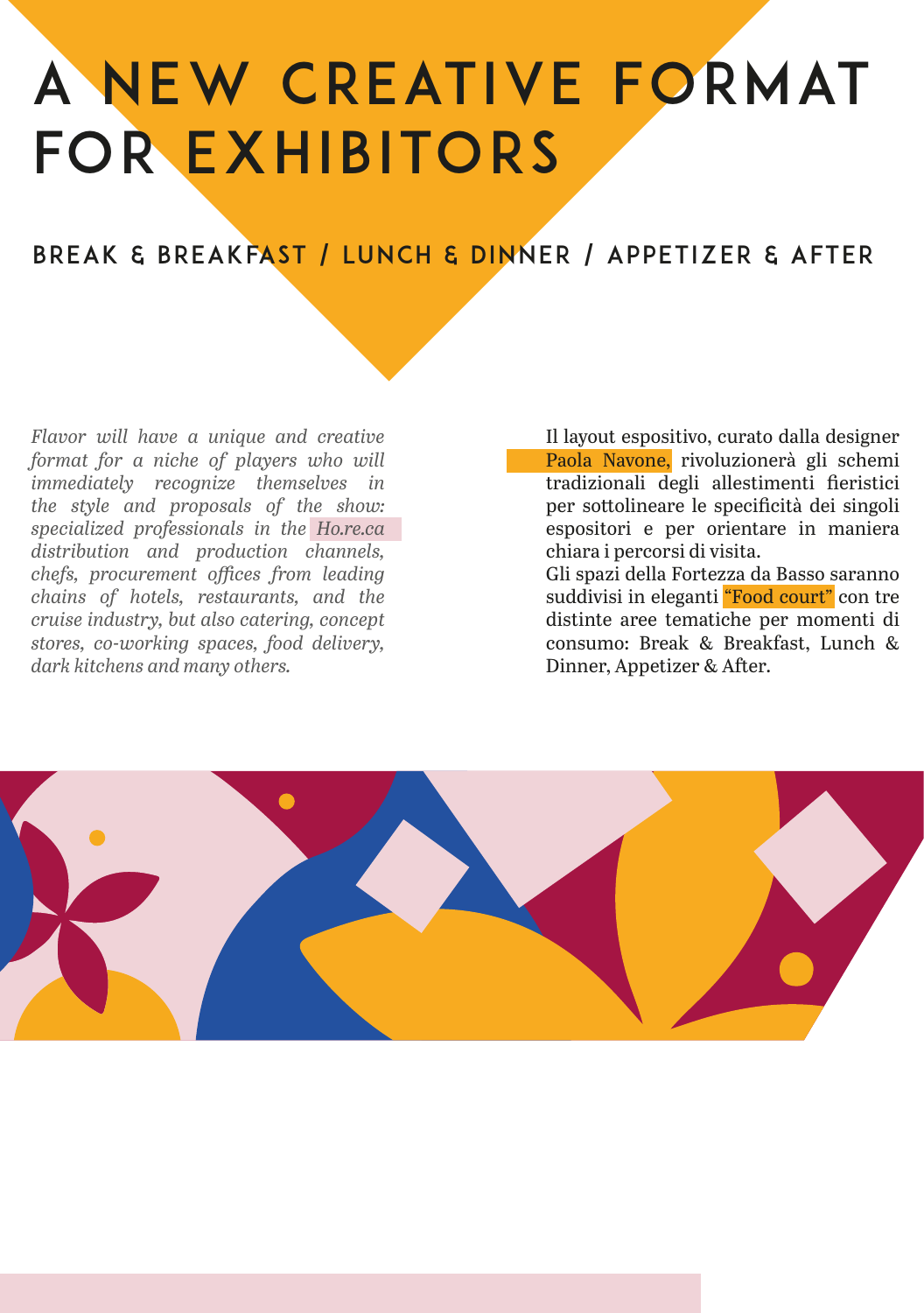Una selezione accurata degli espositori renderà protagonisti i brand che si contraddistinguono per la qualità del prodotto e per l'ideazione di etichette e linee dedicate all'Horeca di alta gamma. Dalle produzioni con una connotazione artigianale forte, tra tradizione e innovazione, ai big dell'industria del food, come i leader nei segmenti dei surgelati e dei semilavorati, che assicurano performance di alto livello alle cucine più quotate.

*A well-appointed selection of exhibitors will feature brands that stand out for the quality of their products and for the original labels and lines dedicated to high-end Horeca. From the most artisanal producers, between tradition and modernity, to top names in the food industry, as well as to segment leaders in frozen and semi-processed foods, which guarantee the highest possible quality to the most exclusive Horeca realities.*

*The exhibition layout, curated by designer Paola Navone, will revolutionize the traditional concept of trade fair settings to underline the specific features of the individual exhibitors, while clearly orienting the tour route of visitors. The spaces of the Fortezza da Basso will be divided into elegant "Food courts" with three distinct thematic areas for Break & Breakfast, Lunch & Dinner, Appetizer & After.*

#### FIRENZE THE CITY of beauty

Firenze, città della bellezza, del savoir vivre, delle eccellenze e dell'internazionalità, è stata scelta come location ideale. Qui dove gusto e ospitalità diventano cultura, Flavor creerà nuove connessioni, occasioni di business ed esperienze.



*Florence, the city of beauty, savoir vivre, excellences and internationalism has been selected as the ideal location. Here, where taste and hospitality become culture, Flavor will create new connections, business opportunities and experiences.*